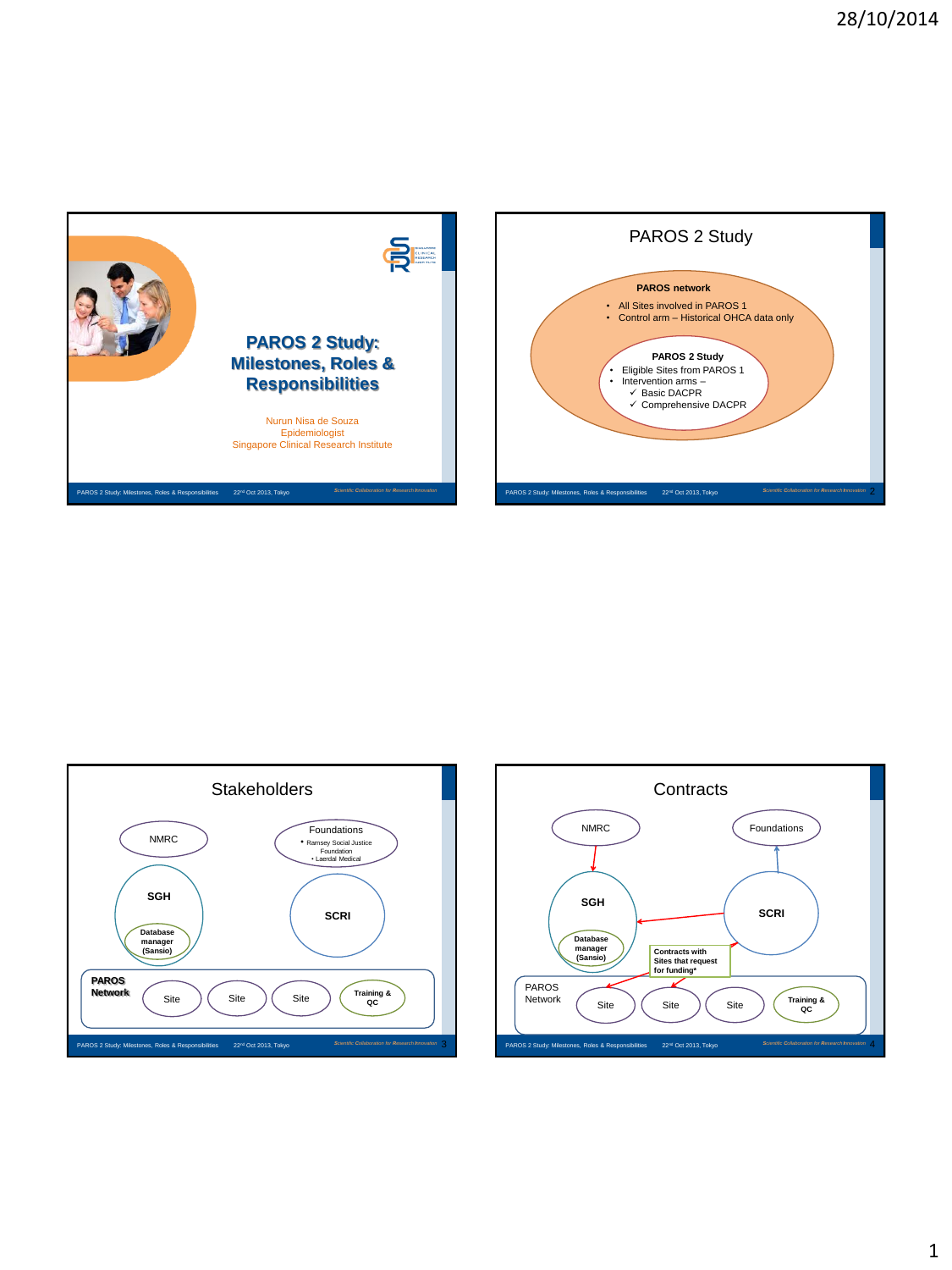





# Roles and responsibilities

#### SCRI

- manages funds from Foundations on behalf of PAROS network for payment services & site recruitment
- makes quarterly\* payments to Sites based on milestones (data quality & protocol compliance)

PAROS 2 Study: Milestones, Roles & Responsibilities <sup>22</sup>nd Oct 2013, Tokyo 8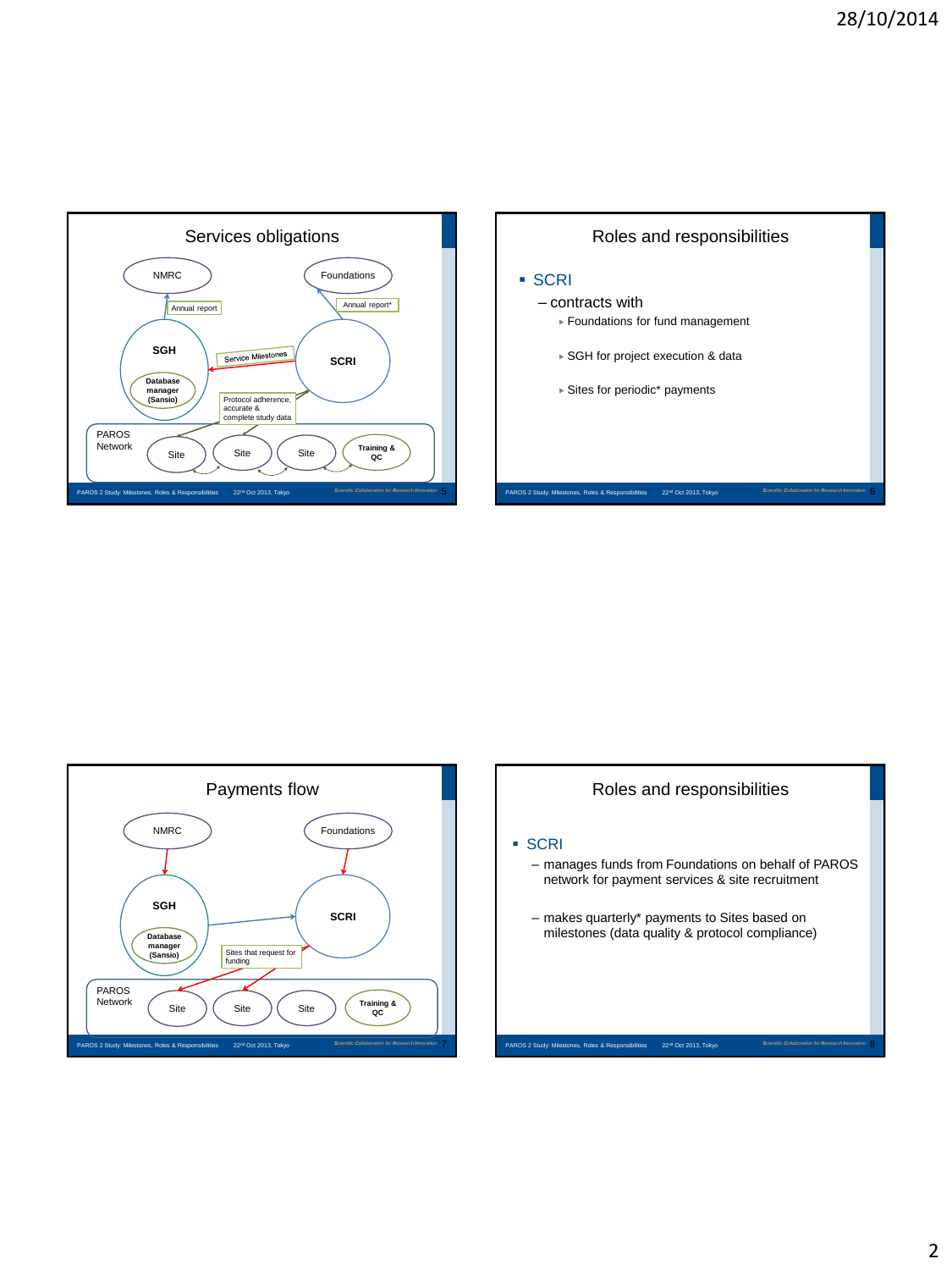| Site Payment Milestones           |                                  |                                                                                                                                    |                                                                                                                      |               | Recommendations for participation                                                                                                                                    |                                                       |
|-----------------------------------|----------------------------------|------------------------------------------------------------------------------------------------------------------------------------|----------------------------------------------------------------------------------------------------------------------|---------------|----------------------------------------------------------------------------------------------------------------------------------------------------------------------|-------------------------------------------------------|
| <b>Domain</b>                     | <b>Site Load</b>                 | <b>Cutoff</b>                                                                                                                      | <b>Comments</b>                                                                                                      | Item on       | <b>Site responsibilities</b>                                                                                                                                         | <b>Comments</b>                                       |
| <b>Missing data</b>               | 5500                             | 0.5%                                                                                                                               | All core variables                                                                                                   | <b>ePAROS</b> | Have ≥6 months of historical run-in data (OHCA &<br>bystander CPR)                                                                                                   | Eligibility                                           |
| - Core variables<br>Compliance    | $\leq 500$<br>>500<br>$\leq 500$ | 1.0%<br>$\cdot$ >80% of calls<br>where DACPR<br>was offered<br>Maintain >80%<br>of trained total<br>dispatchers at<br>any one time | <b>Excluding non-CA CPR instructions</b><br>calls and the calls started?<br>where CPR has<br>already been<br>started |               | ePAROS sites<br>Enter data from EMS, hospital & call center<br><b>PAROS</b> sites<br>Send EMS & hospital data in Excel sheets; enter<br>call center data into ePAROS | Date of last data entry no later<br>than 3 months     |
| Out-of-range                      | 5500                             | $< 5\%$                                                                                                                            | All core variables that<br>are amenable to range                                                                     |               | Sites to respond to data queries from SGH in a timely<br>manner                                                                                                      | All queries resolved before next<br>quarterly report* |
| - Core variables                  | $\leq 500$                       | $1\%$                                                                                                                              |                                                                                                                      |               | Sites assigned to comprehensive level DA-CPR                                                                                                                         | As agreed by PAROS network                            |
| Inconsistence<br>- Core variables | >500<br>$\leq 500$               | $< 5\%$<br>$1\%$                                                                                                                   | All core time<br>variables that can be<br>linked to earliest<br>recorded time                                        |               | intervention type are:<br>to use a quality measurement tool and<br>commit to Quality Improvement Program and<br>Community Education Program.                         |                                                       |

## Recommendations for participation

| <b>Site responsibilities</b>                                                                                                                                                                 | <b>Comments</b>                                       |  |  |
|----------------------------------------------------------------------------------------------------------------------------------------------------------------------------------------------|-------------------------------------------------------|--|--|
| Have ≥6 months of historical run-in data (OHCA &<br>bystander CPR)                                                                                                                           | Eligibility                                           |  |  |
| ePAROS sites<br>Enter data from EMS, hospital & call center<br><b>PAROS</b> sites<br>Send EMS & hospital data in Excel sheets; enter<br>call center data into ePAROS                         | Date of last data entry no later<br>than 3 months     |  |  |
| Sites to respond to data queries from SGH in a timely<br>manner                                                                                                                              | All queries resolved before next<br>quarterly report* |  |  |
| Sites assigned to comprehensive level DA-CPR<br>intervention type are:<br>to use a quality measurement tool and<br>commit to Quality Improvement Program and<br>Community Education Program. | As agreed by PAROS network                            |  |  |
|                                                                                                                                                                                              | Scientific Collaboration for Research Innovation      |  |  |
| PAROS 2 Study: Milestones, Roles & Responsibilities<br>22rd Oct 2013. Tokyo                                                                                                                  |                                                       |  |  |



### Roles and responsibilities

#### **Sites**

- regularly enter data from call centers, EMS and hospitals into e-PAROS database
- respond to data queries from SGH in a timely manner
- comply with the protocol & remedial training

#### **Database manager**

- maintain e-PAROS database
- submit quarterly data quality control (DQC) reports missing fields, inconsistencies, out-of-range to PAROS 2 Data Management (DM) team (Susan)\*